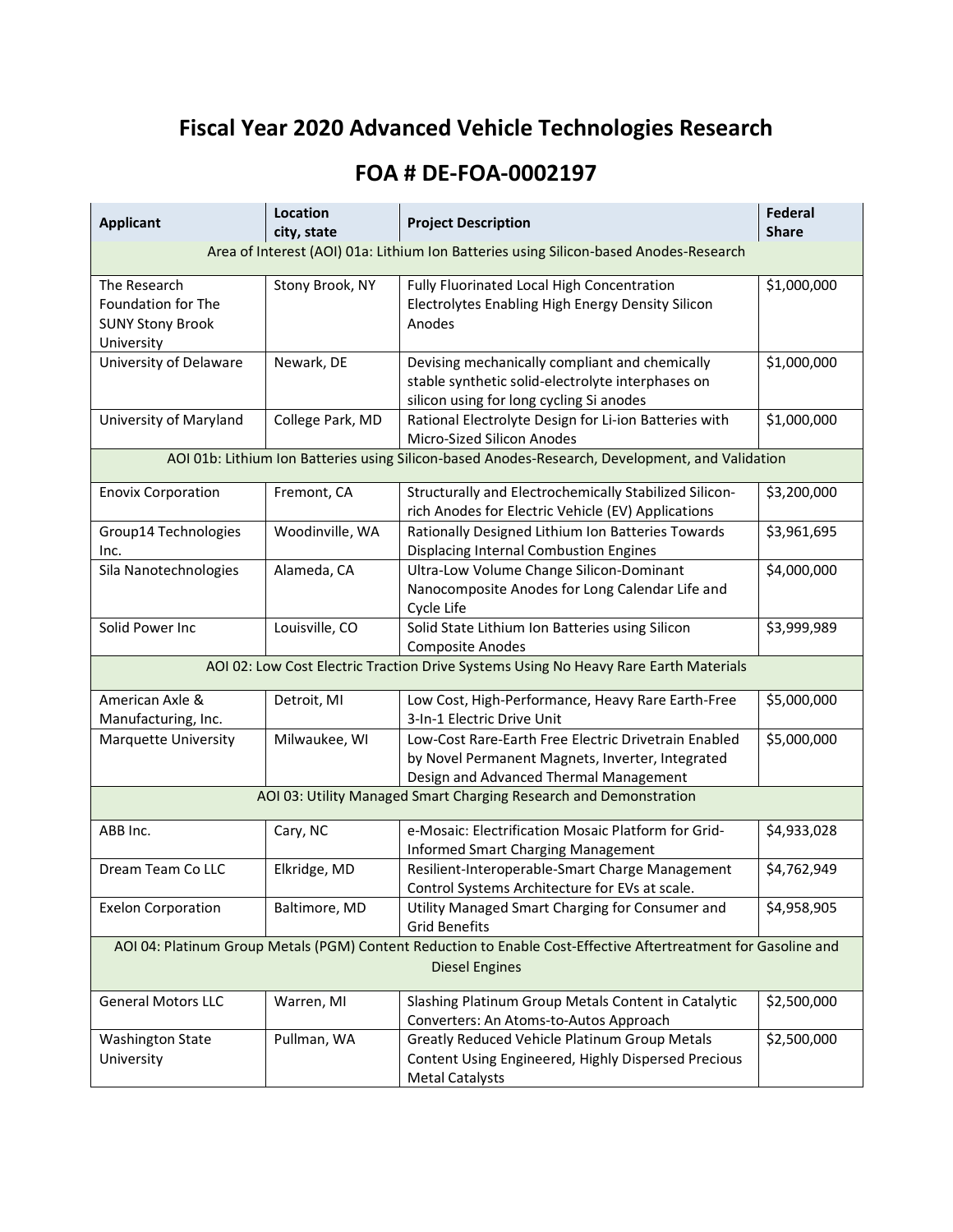| <b>Applicant</b>                                                                            | Location<br>city, state | <b>Project Description</b>                                                                                                                                                | <b>Federal</b><br><b>Share</b> |  |  |  |
|---------------------------------------------------------------------------------------------|-------------------------|---------------------------------------------------------------------------------------------------------------------------------------------------------------------------|--------------------------------|--|--|--|
| AOI 05: Improved Efficiency of Medium- and Heavy-Duty Natural Gas and Propane (LPG) Engines |                         |                                                                                                                                                                           |                                |  |  |  |
| Colorado State<br>University                                                                | Fort Collins, CO        | Development of Advanced Combustion Strategies for<br>Direct Injection Heavy Duty Propane Engines to<br>Achieve Near-Diesel Engine Efficiency                              | \$3,450,085                    |  |  |  |
| UT - Battelle, LLC dba<br>Oak Ridge National<br>Laboratory                                  | Oak Ridge, TN           | Stoichiometric Spark Ignition Propane Engine with<br>Diesel Efficiency Parity                                                                                             | \$1,549,915                    |  |  |  |
| Volvo Technology of<br>America, LLC                                                         | Greensboro, NC          | Development of a Heavy-Duty Direct-Injection Spark-<br>Ignition Natural Gas Engine                                                                                        | \$2,176,979                    |  |  |  |
|                                                                                             |                         | AOI 06a: Research to Transform the Efficiency of Off-Road Vehicles                                                                                                        |                                |  |  |  |
| Pacific Northwest<br>National Laboratory                                                    | Richland, WA            | Reduced Cost & Complexity for Off-highway<br>Aftertreatment                                                                                                               | \$2,500,000                    |  |  |  |
| Regents of University of<br>Minnesota                                                       | Minneapolis, MN         | Optimization and Evaluation of Energy Savings for<br>Connected and Autonomous Off-Road Vehicles                                                                           | \$1,670,000                    |  |  |  |
| Westinghouse Air Brake<br>Technologies<br>Corporation (Wabtec<br>Corporation)               | Erie, PA                | Ducted Fuel Injection and Cooled Spray Technologies<br>for Particulate Control in Heavy-Duty Diesel Engines                                                               | \$2,474,075                    |  |  |  |
|                                                                                             |                         | AOI 06b: Efficient Agricultural Vehicle Research, Development, and Validation                                                                                             |                                |  |  |  |
| <b>Purdue University</b>                                                                    | West Lafayette,<br>IN   | A New Approach for Increasing Efficiency of<br>Agricultural Tractors and Implements                                                                                       | \$2,500,000                    |  |  |  |
|                                                                                             |                         | AOI 07: Two-Stroke, Opposed Piston Engine Research and Development                                                                                                        |                                |  |  |  |
| Achates Power, Inc.                                                                         | San Diego, CA           | New Two-Cylinder Prototype Demonstration and<br>Concept Design of a Next Generation Class 3-6<br>Opposed Piston Engine                                                    | \$5,000,000                    |  |  |  |
|                                                                                             |                         | AOI 08: Lightweight and High-Performance Fiber-Reinforced Polymer Composites for Vehicle Applications                                                                     |                                |  |  |  |
| Ford Motor Company                                                                          | Dearborn, MI            | Multi-functional Smart Composite Structures with<br>Electronics Integration for Smart Vehicles                                                                            | \$7,501,014                    |  |  |  |
| <b>General Motors LLC</b>                                                                   |                         | Development of Tailored Fiber-Reinforced<br>Composites Materials Systems for High-Volume<br>Manufacturing of Structural Battery Enclosure                                 | \$7,500,000                    |  |  |  |
| AOI 09: Improving Transportation System Efficiency Through Better Utilization               |                         |                                                                                                                                                                           |                                |  |  |  |
| <b>Clemson University</b>                                                                   | Clemson, SC             | Understanding Human Factors to Develop<br>Technologies to Improve User Acceptance of Pooled<br>Rideshare for Increasing Transportation System<br><b>Energy Efficiency</b> | \$2,000,000                    |  |  |  |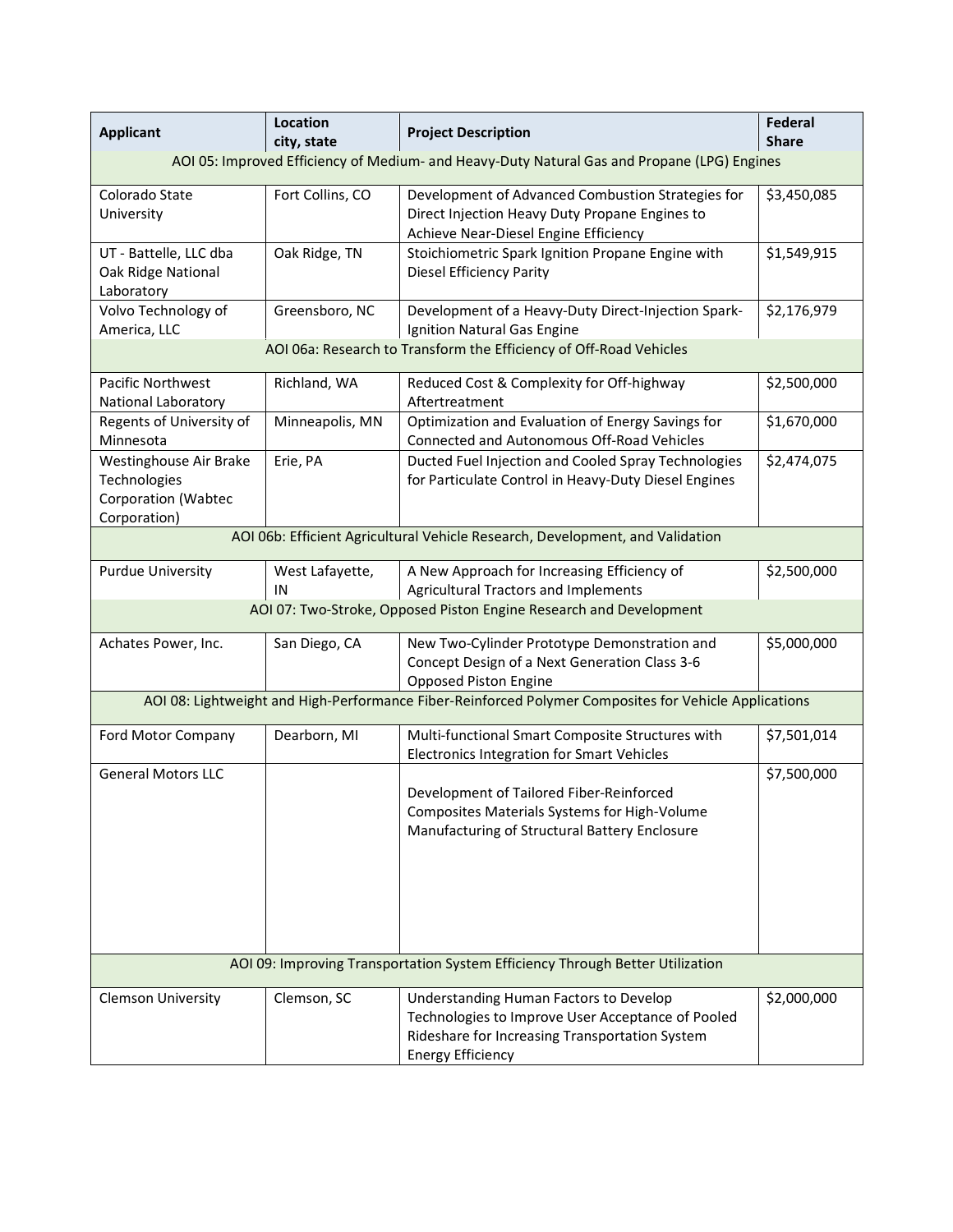| <b>Applicant</b>                                                   | Location<br>city, state                                  | <b>Project Description</b>                                                                                                                                                                                | Federal<br><b>Share</b> |  |  |  |
|--------------------------------------------------------------------|----------------------------------------------------------|-----------------------------------------------------------------------------------------------------------------------------------------------------------------------------------------------------------|-------------------------|--|--|--|
| Cummins Inc.                                                       | Columbus, IN                                             | Improving Freight Efficiency via a Learning-Based<br>Optimal Freight Management System using<br><b>Connectivity and Automation</b>                                                                        | \$2,000,000             |  |  |  |
| PACCAR Inc                                                         | Mount Vernon,<br><b>WA</b>                               | Co-optimization of Vehicle Specification and Routing<br>to Improve Commercial Transportation System<br><b>Efficiency and Reduce Deadheading</b>                                                           | \$2,000,000             |  |  |  |
|                                                                    | AOI 10: Enabling Vehicle and Infrastructure Connectivity |                                                                                                                                                                                                           |                         |  |  |  |
| Michigan Technological<br>University                               | Houghton, MI                                             | Cohort-based Energy Optimization for Mixed Vehicle<br>Classes, Powertrains, and Levels of Automation via<br>Expanded Data Sharing Using Vehicle-to-Vehicle and<br>Vehicle-to-Infrastructure Communication | \$1,999,951             |  |  |  |
| University of Alabama                                              | Tuscaloosa, AL                                           | Improving Network-wide Fuel Economy and Enabling<br>Traffic Signal Optimization Using Infrastructure and<br>Vehicle-based Sensing and Connectivity                                                        | \$1,991,319             |  |  |  |
| University of Tennessee<br>at Chattanooga                          | Chattanooga, TN                                          | Developing an Energy-Conscious Traffic Signal Control<br>System for Optimized Fuel Consumption in Connect<br><b>Vehicle Environments</b>                                                                  | \$1,893,168             |  |  |  |
|                                                                    |                                                          | AOI 11: Improving Mobility, Affordability, and Energy Efficiency Through Transit                                                                                                                          |                         |  |  |  |
| Chattanooga Area<br><b>Regional Transportation</b><br>Authority    | Chattanooga, TN                                          | Artificial Intelligence-Engine for Optimizing Integrated<br>Service in Mixed Fleet Transit Operations                                                                                                     | \$1,750,155             |  |  |  |
| Massachusetts Institute<br>of Technology                           | Cambridge, MA                                            | Transit-Centric Smart Mobility System for High-<br>Growth Urban Activity Centers: Improving Energy<br>Efficiency through Machine Learning                                                                 | \$1,750,000             |  |  |  |
| <b>Utah State University</b>                                       | Logan, UT                                                | Increasing Affordability, Energy Efficiency, and<br>Ridership of Transit Bus Systems through Large-Scale<br>Electrification                                                                               | \$1,750,000             |  |  |  |
|                                                                    |                                                          | AOI 12: Gaseous Fuels Technology Demonstration Projects                                                                                                                                                   |                         |  |  |  |
| Cummins Inc.                                                       | Milpitas, CA                                             | Integrated Fuel Cell Electric Powertrain<br>Demonstration                                                                                                                                                 | \$3,443,663             |  |  |  |
| Gas Technology Institute                                           | Des Plaines, IL                                          | Field Demonstration of a Near-Zero, Tier 5 compliant,<br>Natural Gas Hybrid Line-Haul Locomotive                                                                                                          | \$2,599,733             |  |  |  |
|                                                                    |                                                          | AOI 13: Alternative Fuel Proof-of-Concept in New Communities and Fleets                                                                                                                                   |                         |  |  |  |
| Administrators of the<br><b>Tulane Educational Fund</b>            | New Orleans, LA                                          | Demonstrating Electric Shuttles for the New Orleans<br>Region                                                                                                                                             | \$737,555               |  |  |  |
| American Lung<br>Association                                       | St. Paul, MN                                             | Cold-Weather Operation, Observation and Learning<br>Electric Vehicles: COOL EVs                                                                                                                           | \$997,274               |  |  |  |
| Clean Fuels Ohio                                                   | Columbus, OH                                             | Zero Emission Freight Future                                                                                                                                                                              | \$670,000               |  |  |  |
| Denver Metro Clean<br><b>Cities Coalition</b>                      | Arvada, CO                                               | Delivering Clean Air in Denver: Propane Trucks and<br>Infrastructure in Mail Delivery Application                                                                                                         | \$500,000               |  |  |  |
| Forth                                                              | Portland, OR                                             | St. Louis Vehicle Electrification Rides for Seniors<br>(SiLVERS)                                                                                                                                          | \$500,000               |  |  |  |
| Municipality of<br>Anchorage Department<br>of Solid Waste Services | Anchorage, AK                                            | Pilot Heavy-Duty Electric Vehicle Deployment for<br>Municipal Solid Waste Collection                                                                                                                      | \$689,659               |  |  |  |